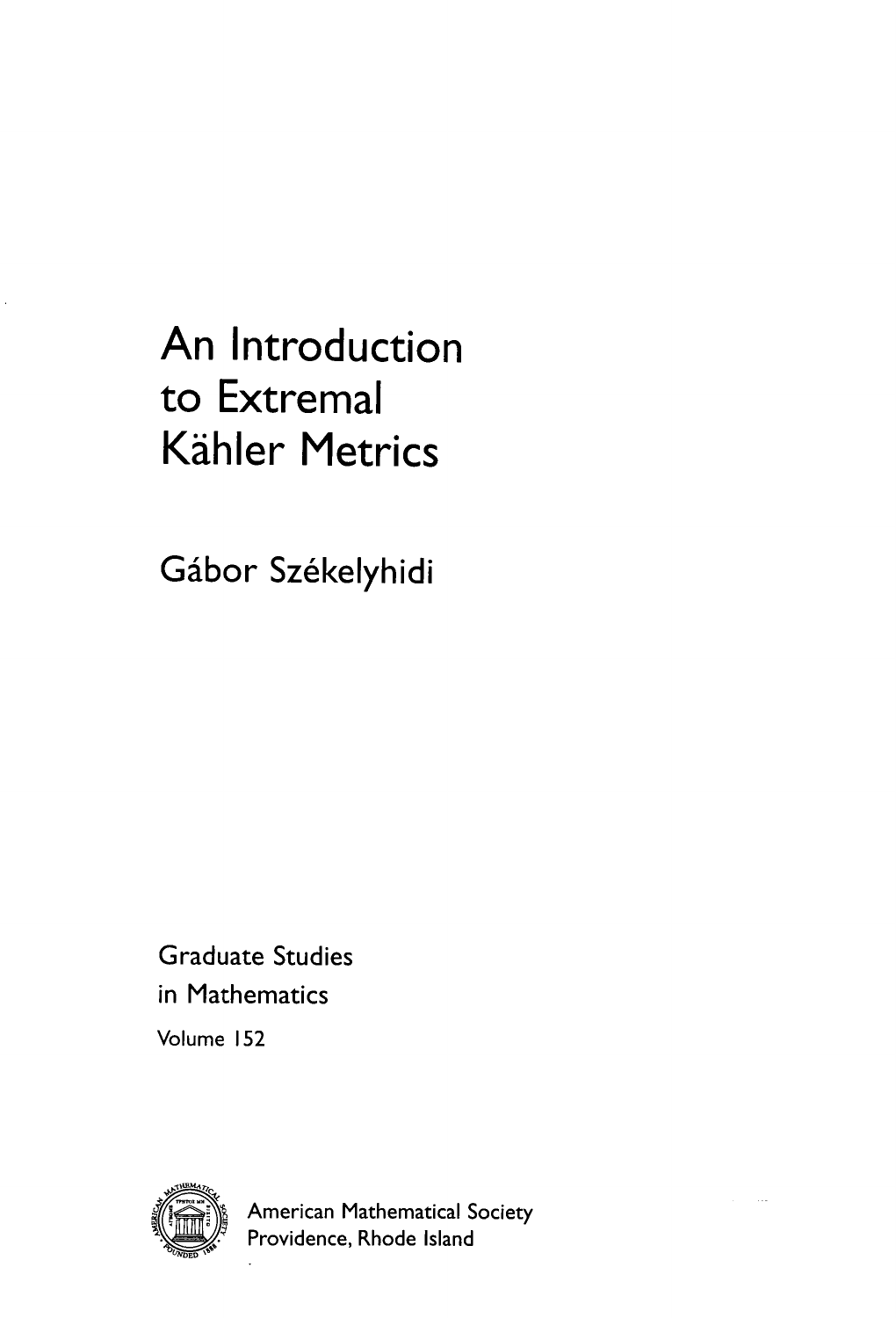## **Contents**

 $\sim 1$ 

| Preface                                            | xi           |
|----------------------------------------------------|--------------|
| Introduction                                       | xiii         |
| Chapter 1. Kähler Geometry                         | 1            |
| Complex manifolds<br>§1.1.                         | $\mathbf{1}$ |
| §1.2.<br>Almost complex structures                 | 4            |
| $\S1.3.$ Hermitian and Kähler metrics              | 6            |
| $\S1.4.$ Covariant derivatives and curvature       | 10           |
| §1.5. Vector bundles                               | 13           |
| $§1.6.$ Connections and curvature of line bundles  | 16           |
| Line bundles and projective embeddings<br>§1.7.    | 19           |
| Chapter 2. Analytic Preliminaries                  | 23           |
| §2.1. Harmonic functions on $\mathbb{R}^n$         | 23           |
| $\S2.2$ . Elliptic differential operators          | 25           |
| §2.3. Schauder estimates                           | 26           |
| $\S2.4$ . The Laplace operator on Kähler manifolds | 32           |
| Chapter 3. Kähler-Einstein Metrics                 | 35           |
| §3.1.<br>The strategy                              | 36           |
| §3.2. The $C^0$ - and $C^2$ -estimates             | 40           |
| §3.3. The $C^3$ - and higher-order estimates       | 44           |
| §3.4. The case $c_1(M) = 0$                        | 47           |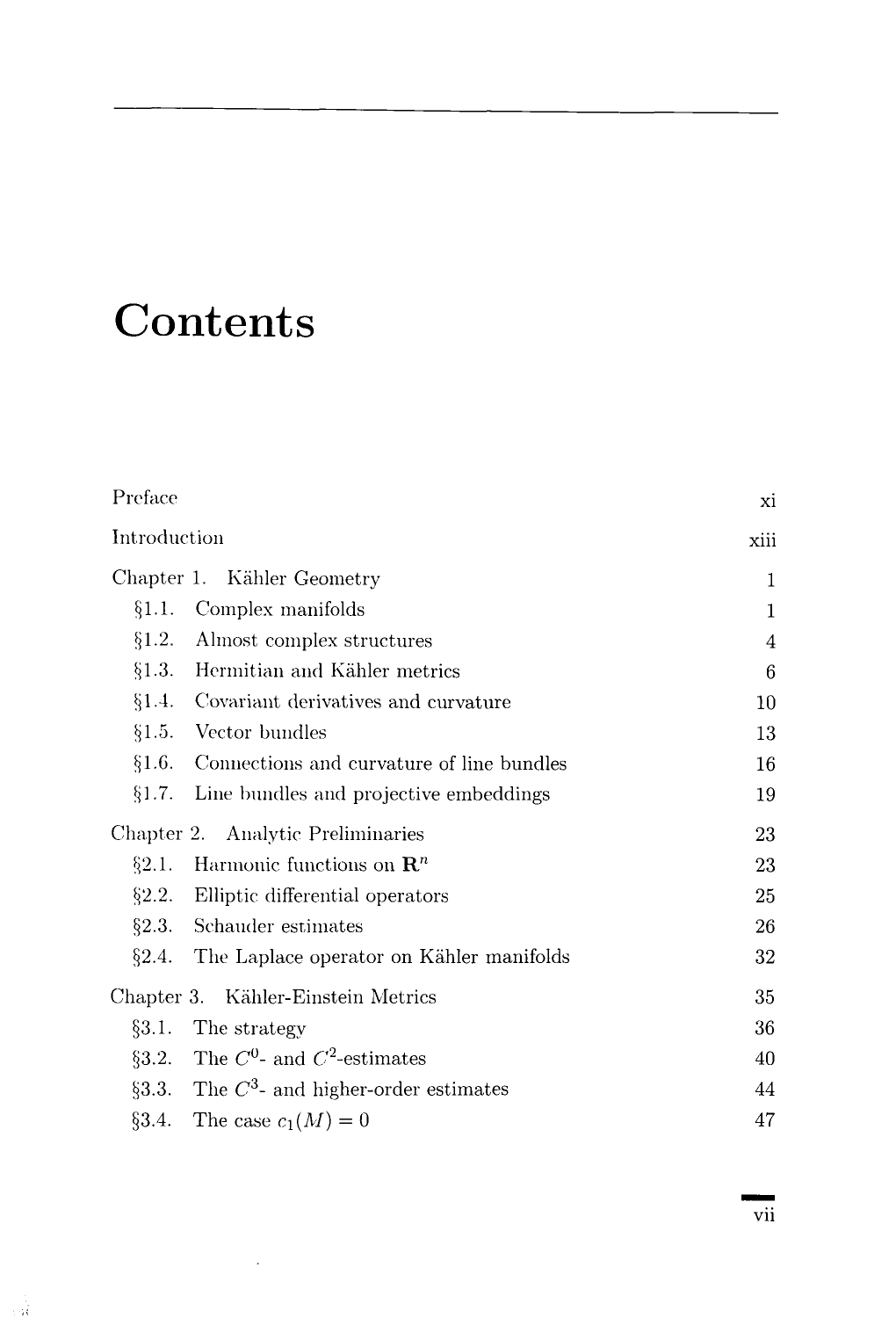| §3.5.                  | The case $c_1(M) > 0$                              | 51  |
|------------------------|----------------------------------------------------|-----|
| §3.6.                  | Futher reading                                     | 53  |
|                        | Chapter 4. Extremal Metrics                        | 57  |
| §4.1.                  | The Calabi functional                              | 57  |
| §4.2.                  | Holomorphic vector fields and the Futaki invariant | 62  |
| §4.3.                  | The Mabuchi functional and geodesics               | 67  |
| §4.4.                  | Extremal metrics on a ruled surface                | 71  |
| §4.5.                  | Toric manifolds                                    | 76  |
| Chapter 5.             | Moment Maps and Geometric Invariant Theory         | 85  |
| §5.1.                  | Moment maps                                        | 85  |
|                        | $\S5.2.$ Geometric invariant theory (GIT)          | 90  |
| $\S 5.3.$              | The Hilbert-Mumford criterion                      | 94  |
| §5.4.                  | The Kempf-Ness theorem                             | 97  |
| §5.5.                  | Relative stability                                 | 101 |
| Chapter 6. K-stability |                                                    | 105 |
| §6.1.                  | The scalar curvature as a moment map               | 105 |
| §6.2.                  | The Hilbert polynomial and flat limits             | 109 |
| §6.3.                  | Test-configurations and K-stability                | 111 |
| §6.4.                  | Automorphisms and relative K-stability             | 115 |
| §6.5.                  | Relative K-stability of a ruled surface            | 116 |
| §6.6.                  | Filtrations                                        | 120 |
| §6.7.                  | Toric varieties                                    | 124 |
|                        | Chapter 7. The Bergman Kernel                      | 129 |
| §7.1.                  | The Bergman kernel                                 | 129 |
|                        | $\S 7.2.$ Proof of the asymptotic expansion        | 132 |
| §7.3.                  | The equivariant Bergman kernel                     | 138 |
| §7.4.                  | The algebraic and geometric Futaki invariants      | 140 |
| §7.5.                  | Lower bounds on the Calabi functional              | 142 |
| §7.6.                  | The partial $C^0$ -estimate                        | 150 |
|                        | Chapter 8. CscK Metrics on Blow-ups                | 153 |
| §8.1.                  | The basic strategy                                 | 153 |
| §8.2.                  | Analysis in weighted spaces                        | 159 |
| §8.3.                  | Solving the non-linear equation when $n > 2$       | 172 |